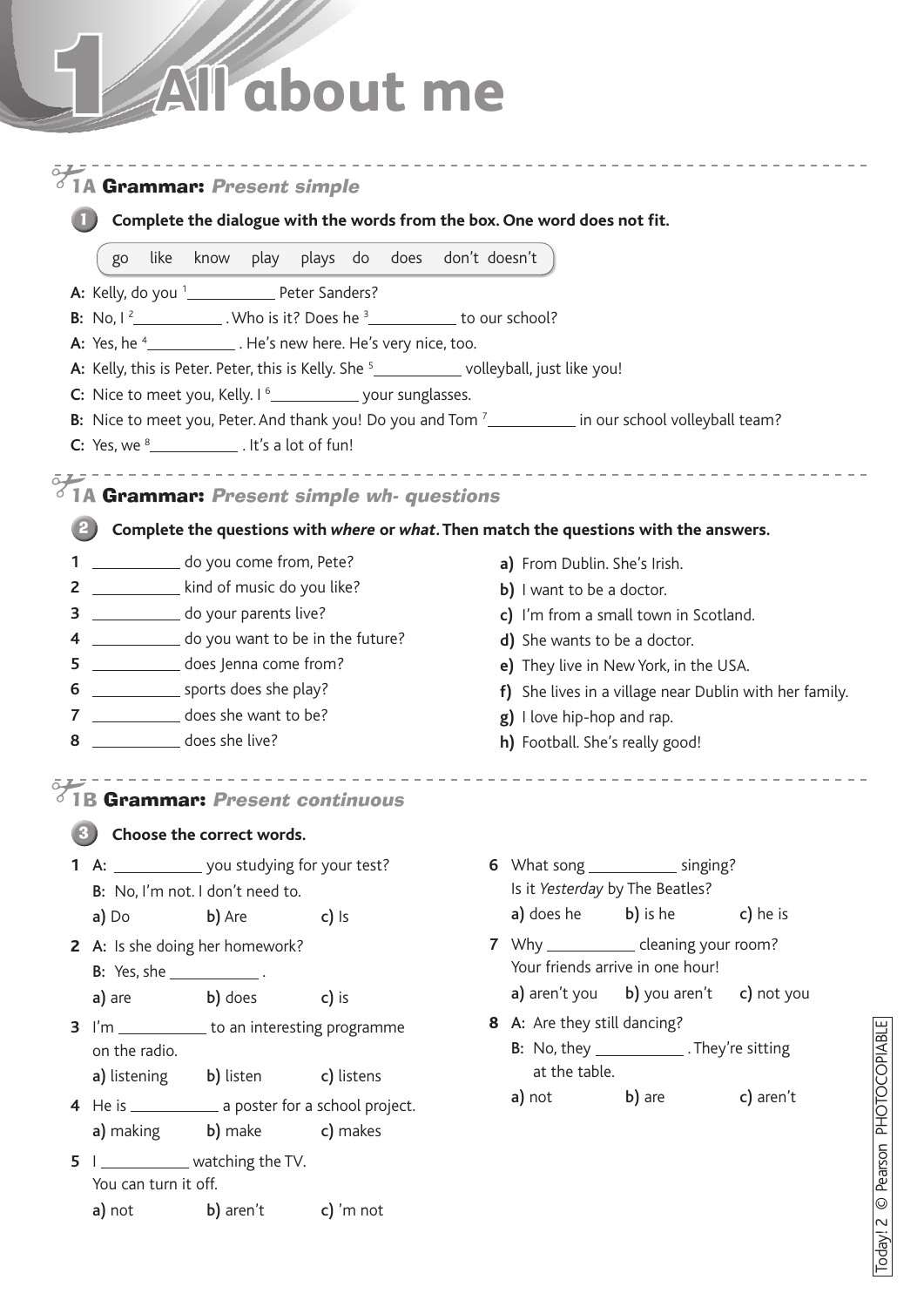### **All about me**



Sorry, I playing computer games. Can we play cards or watch TV?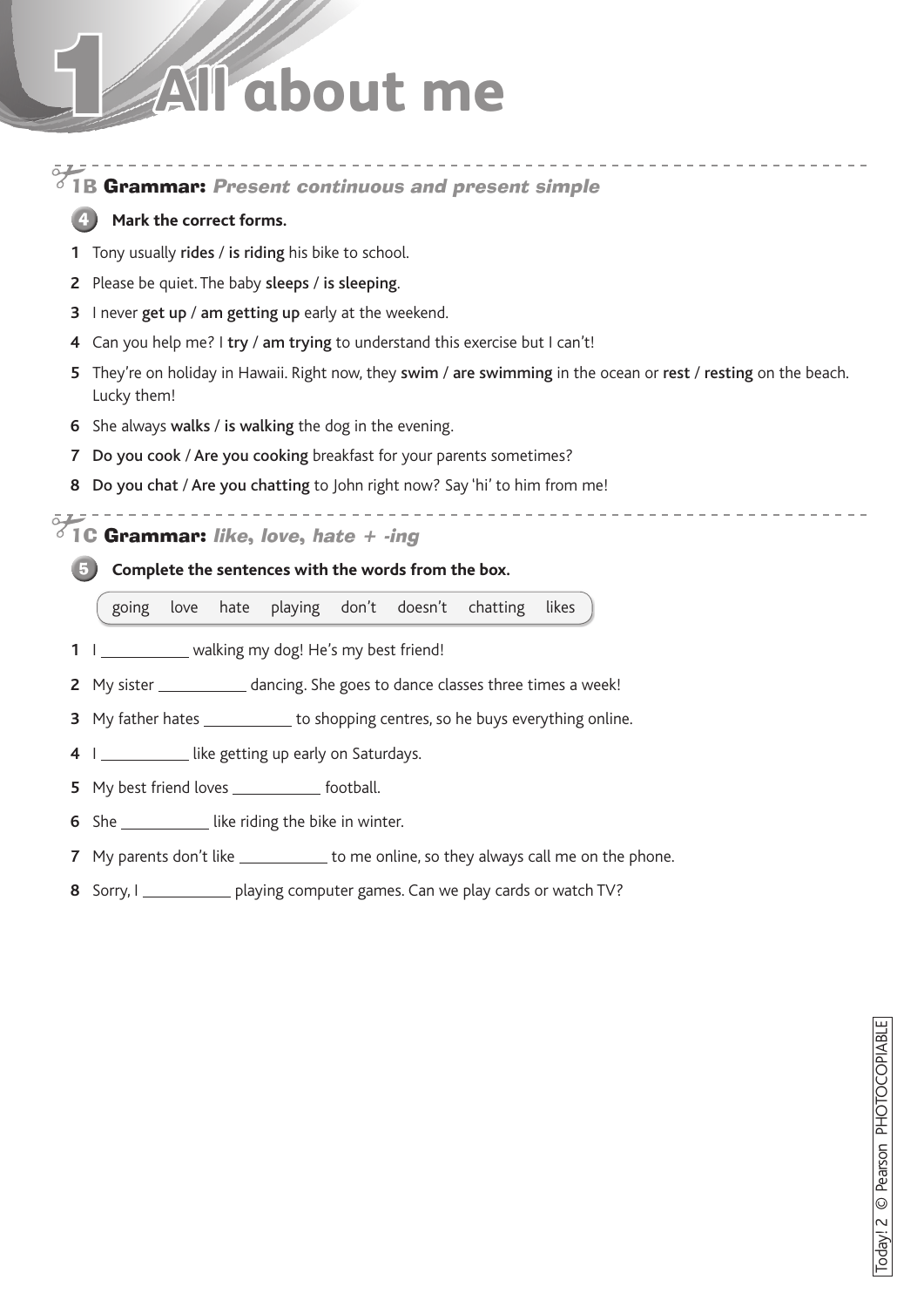## **Having fun**

#### $\bar{o}$  $10^6$  2B Grammar: How much...?/How 2A Grammar: How + adjective many…? 1 **Complete the mini dialogues with the right words. Mark the correct forms.** 3**1** A: \_\_\_\_\_\_\_\_\_\_\_ is your brother? **1** A: How much / many lemonade is there in the B: He's only 1 year old. fridge? B: There's one bottle of lemonade. **2** A: How high is this mountain? **B:** It's 1,56 metres \_\_\_\_\_\_\_\_\_\_\_\_. **2** A: How much / many cheese do we need for the pasta? **3** A: How deep is this lake? B: We need just one small piece of cheese. B: 56 metres deep. **3** A: How much / many eggs do you want for **4** A: How long is this river? breakfast? B: It's 25 kilometres \_ B: Only two, I'm not very hungry. **5** A: is this train? **4** A: How much / many milk have we got? B: It goes at 300 kilometres per hour! B: We've got a carton of milk. **6** A: How old is this house? **5** A: How much / many cartons of orange juice are **B:** \_\_\_\_\_\_\_\_\_\_\_\_\_ over 100 years old. there? **7** A: \_\_\_\_\_\_\_\_\_\_\_\_ is this pier? B: There are three cartons of orange juice. B: It's 14 metres long. **6** A: How much / many boxes of eggs do you need? **8** A: How fast is this ride? B: I think I only need one. B: \_\_\_\_\_\_\_\_\_\_\_\_\_\_\_ at 100 kilometres per hour. **7** A: We've got some pasta left. -------------------B: Oh, great. How much / many bags of pasta have  $\delta$  2B Grammar: Countable nouns we got? 2 **Complete the sentences with** *a***,** *an* **or** *some***. 8** A: Oh, look! We've got some chocolate! **A:** I'm hungry! Let's make <sup>1</sup><sub>1</sub> food. B: Really? How much / many chocolate is there? **B:** OK, sure. What's in the cupboard? There's  $2 \frac{2}{\sqrt{1 - \left(1 - \frac{1}{2}\right)} \cdot \left(1 - \frac{1}{2}\right)}$  bread and  $3 \frac{1}{\sqrt{1 - \left(1 - \frac{1}{2}\right)} \cdot \left(1 - \frac{1}{2}\right)}$  apple. **A:** And in the fridge? There's <sup>4</sup>  $5$  onion. **B:** Only one? Look, there are <sup>6</sup> eggs and  $\frac{7}{2}$  tomato, too. Oh, and <sup>8</sup>\_\_\_\_\_\_\_\_\_\_\_\_\_\_ bottle of milk!

Today! 2

©

Pearson PHOTOCOPIABLE

**A:** OK, let's make scrambled eggs!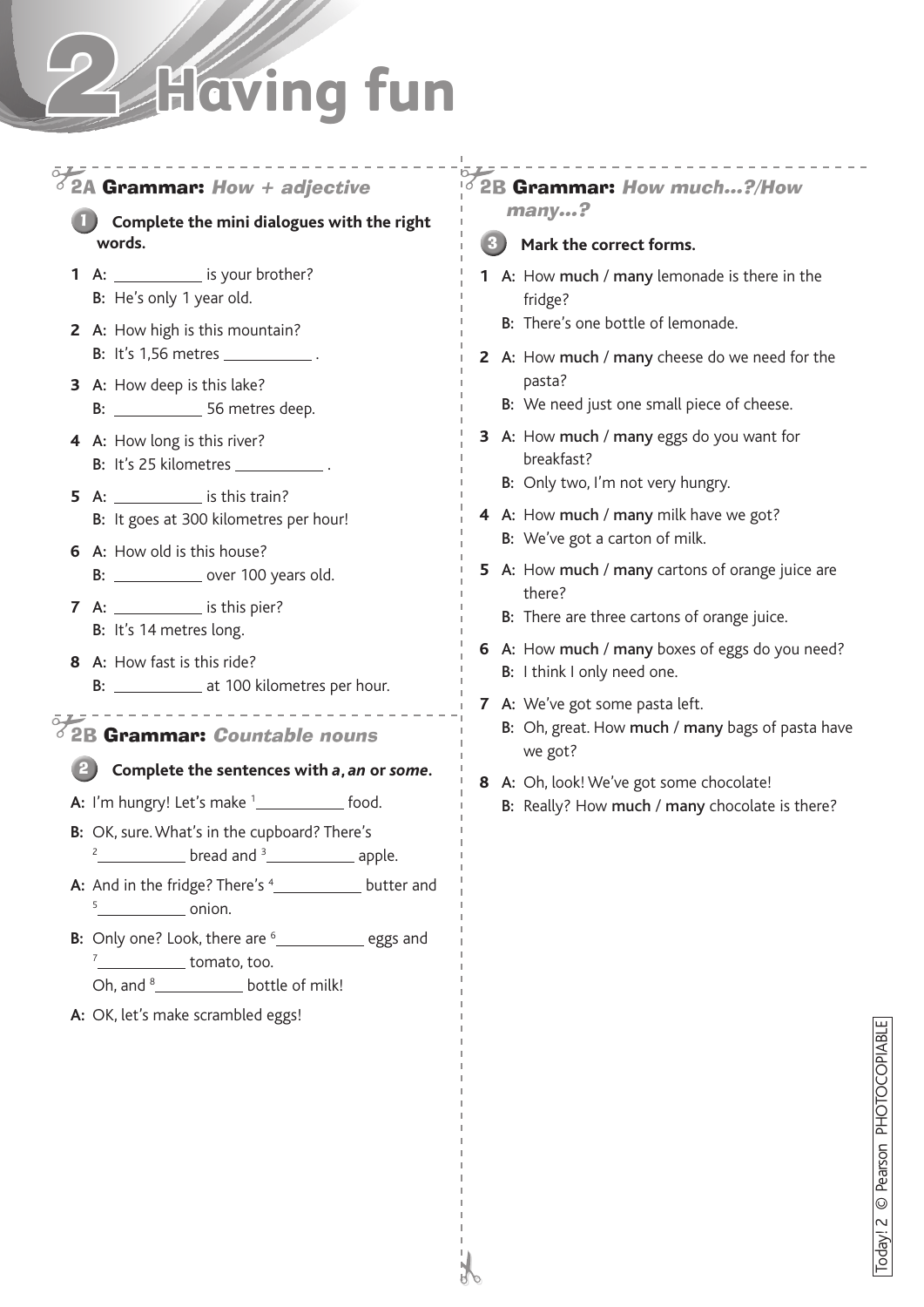## 3 **Past times**



Today! 2

©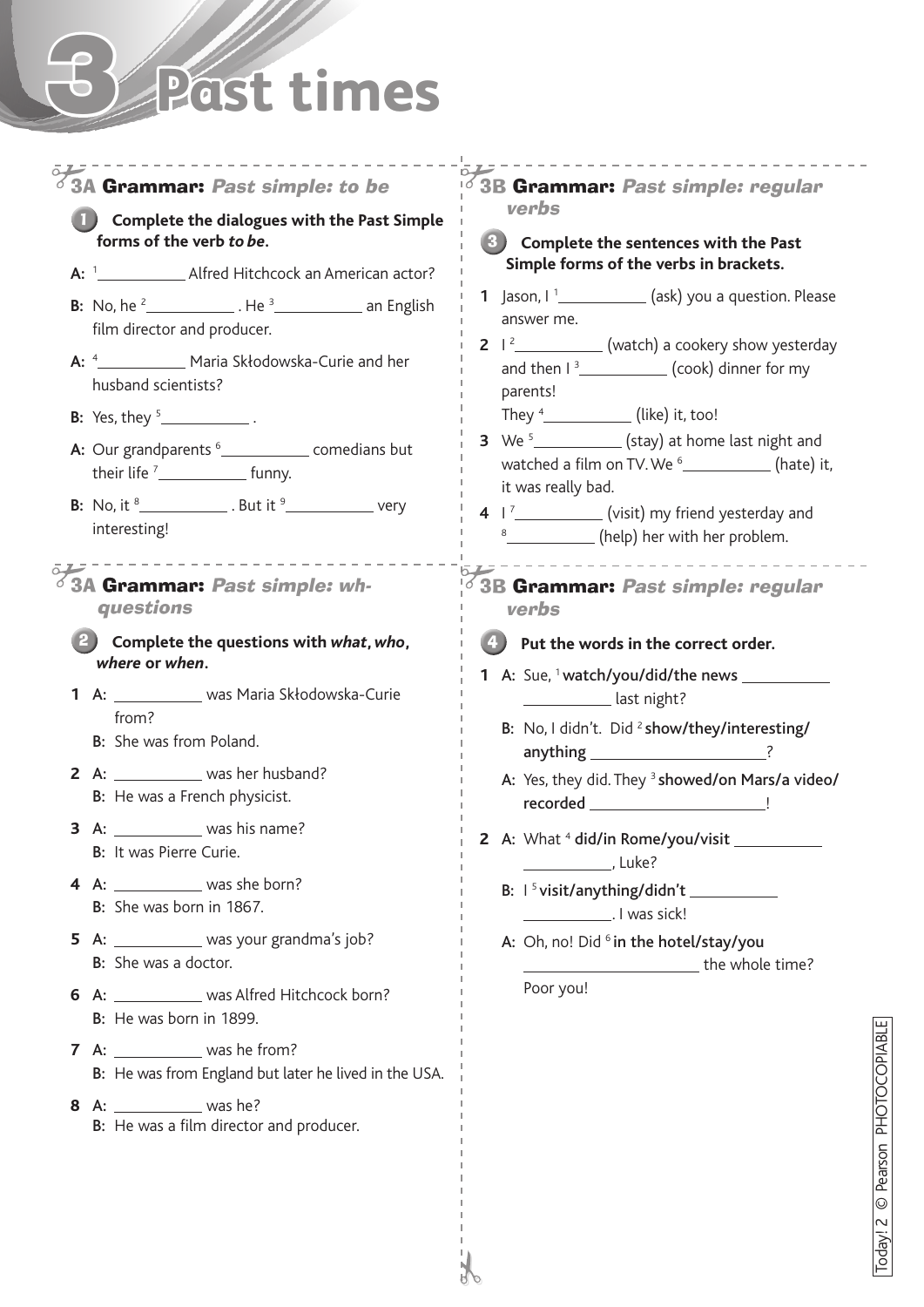## 3 **Past times**

|              |                                                                          | 3C Grammar: Past simple: irregular verbs                                                     |  |  |  |  |  |  |
|--------------|--------------------------------------------------------------------------|----------------------------------------------------------------------------------------------|--|--|--|--|--|--|
|              | One verb in each box does not fit.                                       | Complete the sentences with the Past Simple forms of the verbs from the boxes.               |  |  |  |  |  |  |
|              | become buy wear                                                          |                                                                                              |  |  |  |  |  |  |
| 1.           |                                                                          | 100 years ago women _____________ long dresses and skirts.                                   |  |  |  |  |  |  |
| $\mathsf{Z}$ | Jeans ________________ popular in the 1960s.                             |                                                                                              |  |  |  |  |  |  |
|              | ride buy go                                                              |                                                                                              |  |  |  |  |  |  |
| 3            | My mum _____________ her first car 1 year ago.                           |                                                                                              |  |  |  |  |  |  |
| 4            | I ______________ my bike every day last summer.                          |                                                                                              |  |  |  |  |  |  |
|              | take<br>see<br>eat                                                       |                                                                                              |  |  |  |  |  |  |
| 5.           |                                                                          |                                                                                              |  |  |  |  |  |  |
| 6            |                                                                          | Don't you remember? We ______________ this film together on Valentine's Day!                 |  |  |  |  |  |  |
|              | take go<br>see                                                           |                                                                                              |  |  |  |  |  |  |
|              | 7 Neil Armstrong ___________ to the Moon in 1969.                        |                                                                                              |  |  |  |  |  |  |
| 8            |                                                                          | Mum! Jenny _____________ my sweater without asking! Again!                                   |  |  |  |  |  |  |
|              |                                                                          |                                                                                              |  |  |  |  |  |  |
|              |                                                                          | 3C Grammar: Past simple: irregular verbs                                                     |  |  |  |  |  |  |
|              | Choose the correct words.                                                |                                                                                              |  |  |  |  |  |  |
|              | 1 When did Steven Spielberg ________ his first film?                     |                                                                                              |  |  |  |  |  |  |
|              | a) make                                                                  | b) made                                                                                      |  |  |  |  |  |  |
|              | 2 A: Did she buy this dress online?                                      |                                                                                              |  |  |  |  |  |  |
|              | <b>B:</b> Yes, she _________________.                                    |                                                                                              |  |  |  |  |  |  |
|              | a) bought                                                                | b) did                                                                                       |  |  |  |  |  |  |
|              | a) ate people                                                            | b) did people eat                                                                            |  |  |  |  |  |  |
|              | 4 My grandma didn't ___________ to university.                           |                                                                                              |  |  |  |  |  |  |
|              | a) go                                                                    | b) went                                                                                      |  |  |  |  |  |  |
|              | 5 What ______________ last weekend?                                      |                                                                                              |  |  |  |  |  |  |
|              | a) did you                                                               | b) did you do                                                                                |  |  |  |  |  |  |
|              | 6 Where ______________ for your last holiday?                            |                                                                                              |  |  |  |  |  |  |
|              | a) did you go                                                            | b) went you                                                                                  |  |  |  |  |  |  |
|              | 7 A: Did you see the talent show on TV last night?<br><b>B:</b> No, $I_$ |                                                                                              |  |  |  |  |  |  |
|              | a) didn't                                                                | b) didn't see                                                                                |  |  |  |  |  |  |
| 8.           | a) took                                                                  | My sister went to a cool party last night but she didn't ___________ me with her.<br>b) take |  |  |  |  |  |  |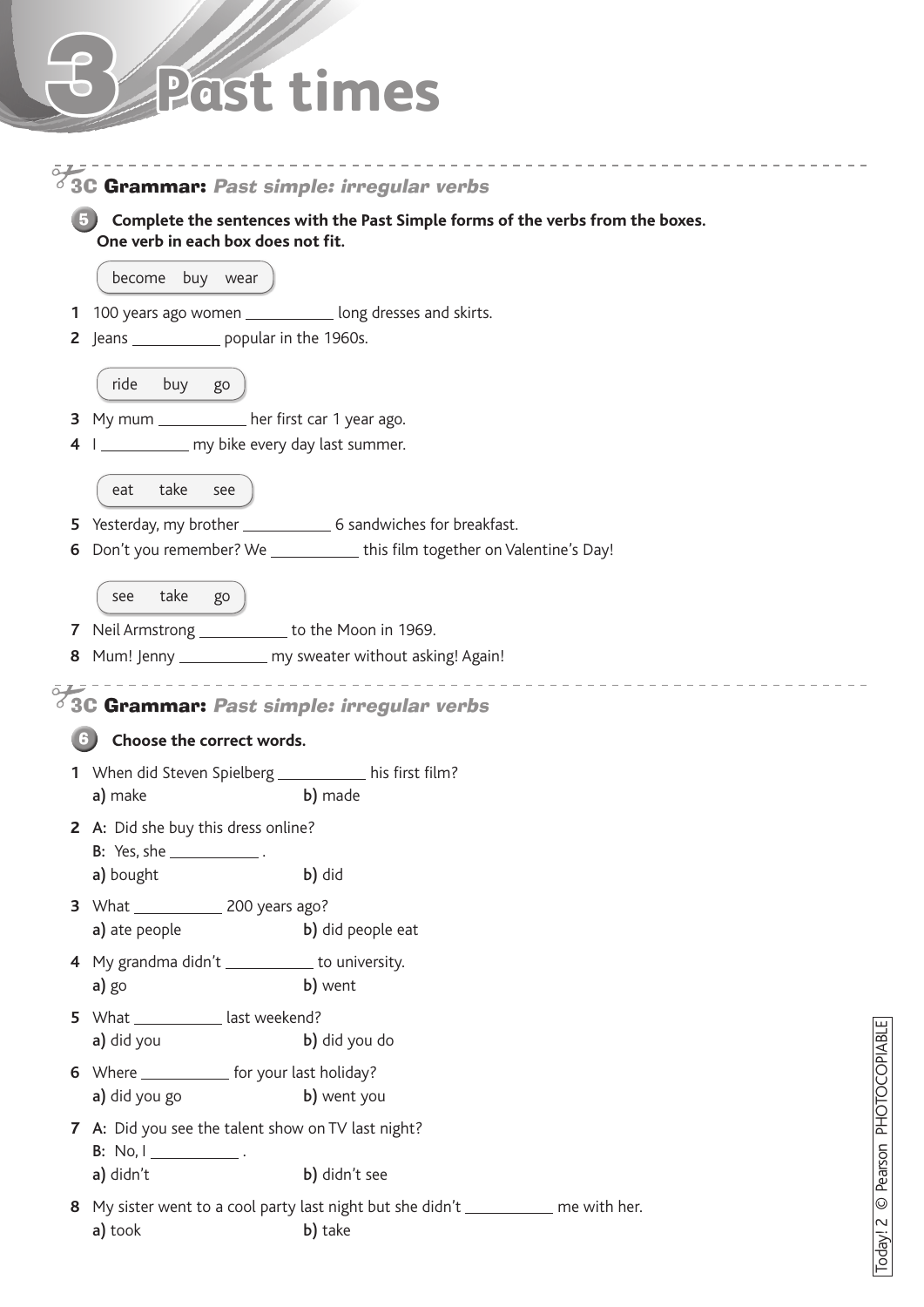### 4 **It's a musical world**

#### 575-------------<br>64A Grammar: Past simple: regular Grammar: Present perfect with and irregular verbs ever / never **Complete the sentences with the Past Complete the dialogue with the words from**  1 3**Simple forms of the verbs in brackets. the box. 1** The band Queen \_\_\_\_\_\_\_\_\_\_\_\_\_ (sell) millions of seen have never haven't ever records. been listened I've **2** Jamie \_\_\_\_\_\_\_\_\_\_\_\_\_(want) to talk to me about **A:** Have you ever <sup>1</sup><sub>\_\_\_\_\_\_\_\_\_\_</sub> to the band One something yesterday. Direction? **B:** No,  $\left| \frac{2}{2} \right|$ . Are they good? **3** My sister \_\_\_\_\_\_\_\_\_\_\_\_(get) a guitar for Christmas **A:** They're great! I want to go to their concert but last year. I don't want to go alone. I haven't  $\frac{3}{2}$  to **4** My parents \_\_\_\_\_\_\_\_\_\_\_\_ (give) me an album by my a concert before. Have you? favourite band for my birthday. **B:** Yes,  $1^4$  . Concerts are a lot of fun. **5** My mum (change) her last name **5 been to only two but my brother has** when she married my dad. <sup>6</sup> twenty or thirty concerts! He loves them. **6** My dad \_\_\_\_\_\_\_\_\_\_\_\_\_\_\_(start) a band when he was **A:** Wow, lucky him! Have you <sup>7</sup>\_\_\_\_\_\_\_\_\_\_\_\_ been to at university. a concert with him? **7** My parents (meet) at a concert. **B:** Yes. I've <sup>8</sup> been to a concert alone. **8** My little brother (win) a music Listen, I think I can go with you. I just need to ask contest in his school last month! my parents. **A:** That would be great! . . . . . . . . . . . . . . . .  $\delta$  4B Grammar: Prepositions with  $64A$  Grammar: Past simple: questions; Wh- questions means of transport **Mark the correct forms. Complete the dialogue with** *at***,** *by***,** *on* **or** *to***.** 2 **1** Who put / did put the advert on the school **A:** How do you get <sup>1</sup><sub>\_\_\_\_\_\_\_\_\_\_\_\_\_\_\_\_\_\_\_\_ school, Andy?</sub> noticeboard? **B:** I normally go  $2$  foot but sometimes I go <sup>3</sup> bike. What about you? **2** Where put he / did he put the advert? **A:** I live far from school so I usually **3** What kind of music played they / did they play ? go  $4$  bus. Sometimes, if it's warm **4** Who played / did play the drums for Queen? and sunny,  $I$  cycle  $5$  school. **5** Who went / did go to the concert last night? **B:** You never go <sup>6</sup> \_\_\_\_\_\_\_\_\_\_\_ Underground? **6** Where went you / did you go last night? **A:** No, never, the bus is quicker. **7** Why wanted you / did you want to play the trumpet? **8** Who wanted / did want to play the trumpet?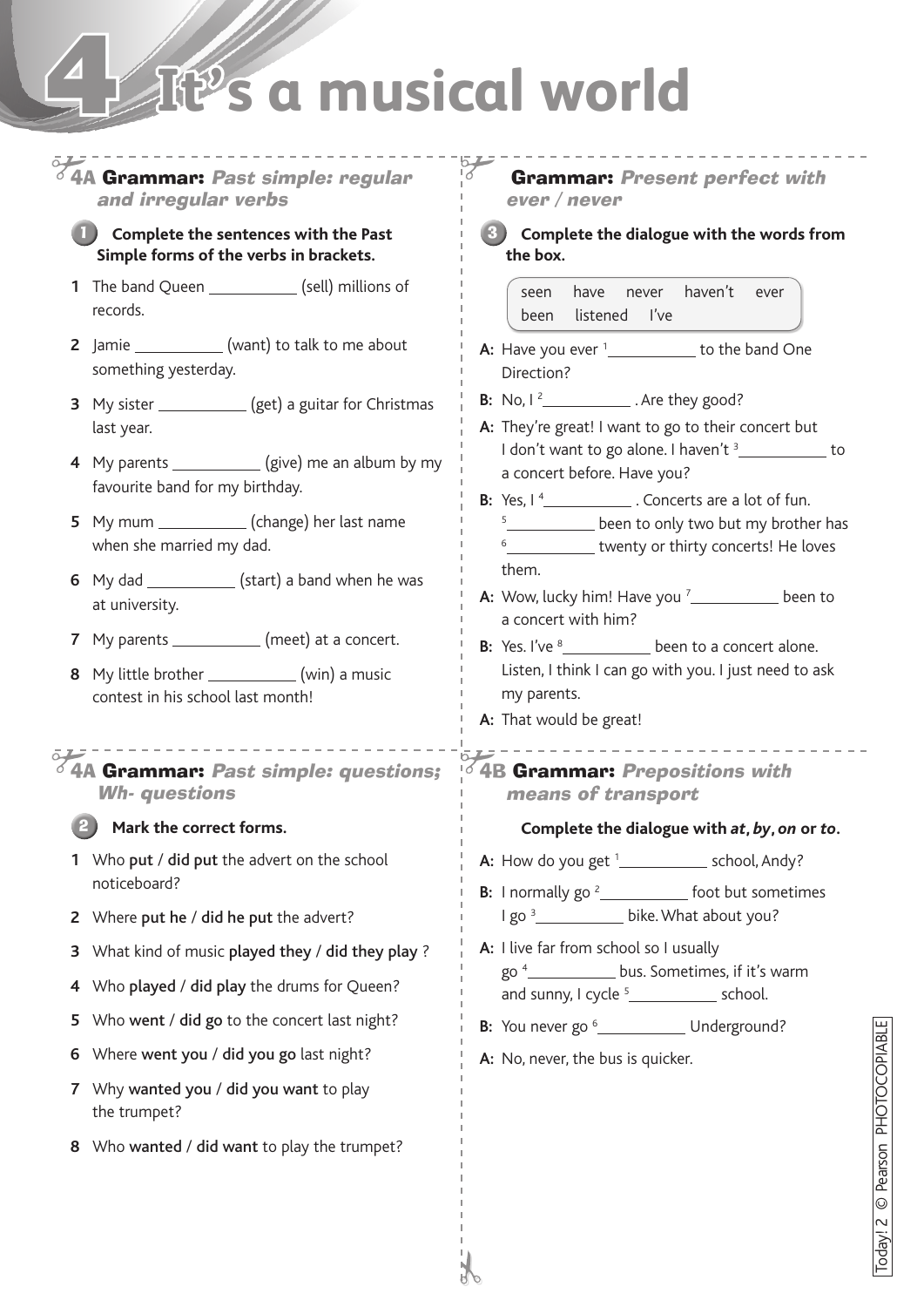# 5 **Things I like**

### 5A Grammar: Comparative and superlative of short adjectives

#### **Complete the sentences with the correct**  1 **forms of the adjectives in brackets.**

- **1** The River Thames is than the River Severn. (short) **\***
	- **2** Ireland is \_\_\_\_\_\_\_\_\_\_\_\_\_\_\_\_ than Greenland. (small)
	- **3** The North Sea is \_\_\_\_\_\_\_\_\_\_\_\_\_ than the Baltic Sea. (deep)
- **4** The Vistula is \_\_\_\_\_\_\_\_\_\_\_\_\_\_ river in Poland. (long) **\***
	- **5** London is the city in the United Kingdom. (big)
- **6** Scotland is \_\_\_\_\_\_\_\_\_\_\_\_\_\_\_ than Wales, but England is \_\_\_\_\_\_\_\_\_\_\_\_\_\_ country in the UK. (large) **\***
	- **7** Mount Kilimanjaro is **than Mont** Blanc, but Mount Everest is \_\_\_\_\_\_\_\_\_\_\_\_\_ mountain in the world. (high)
	- **8** Vietnam is \_\_\_\_\_\_\_\_\_\_\_\_\_\_\_ than Hungary, but Libya is \_\_\_\_\_\_\_\_\_\_\_\_\_\_\_\_ of the three countries. (hot)

**5B Grammar: Comparative and** superlative; Long adjectives; Irregular adjectives

#### **Complete the sentences with the words from**  2 **the box.**

most more the than best worst better worse

- **1** Dogs are **intelligent than hamsters.**
- **2** Are parrots more friendly \_\_\_\_\_\_\_\_\_\_\_ cats?
- **3** Fish are the **pets** because it's so easy to keep them.
- **4** Reality shows are the TV programmes because I think they're really stupid.
- **5** I think beaches in Portugal are \_\_\_\_\_\_\_\_\_\_\_ most beautiful in the world.
- **6** Is sky-diving the \_\_\_\_\_\_\_\_\_\_\_\_\_\_\_ dangerous sport?
- **7** Cats are \_\_\_\_\_\_\_\_\_\_\_\_ pets than dogs because you don't need to walk them.
- **8** Mountain climbing is my favourite sport, so to me holidays by the lakes are \_\_\_\_\_\_\_\_\_\_\_\_\_\_ than mountain holidays.

### 5C Grammar: Infinitive of purpose

#### **Choose the correct phrases.** 3

- **1** I need a tracksuit
	- a) to wear in PE lessons. b) to see at night. c) to put my things in.
- **2** I wear a tracksuit a) to find my way. b) to feel comfortable. c) to keep dry in the rain.
- **3** We're taking a tent  $a)$  to wear on the beach.  $b)$  to eat in the mountains. c) to sleep in at night.
- **4** We need a map a) to keep warm at night.  $\blacksquare$  b) to find our way. c) to see at night.
- **5** I want a waterproof jacket \_ a) to keep dry in the rain.  $\mathbf{b}$  to wear on the beach. c) to put my things in.
- **6** I'm taking some money a) to keep warm at night.  $\blacksquare$  b) to feel comfortable. c) to buy food for us.

### 5C Grammar: Object pronoun: one/ones

\_\_\_\_\_\_\_\_\_\_\_\_\_\_\_\_\_\_\_

### **Mark the correct words.** 4

- **1** A: Which tent do you want? B: I think I want the blue one / ones.
- **2** A: I like the brown hiking boots. B: I think the grey one / ones are prettier.
- **3** A: And here are our waterproof jackets. B: Ooh, I really like these blue one / ones.
- **4** A: I need some trainers, too. B: Have a look, these one / ones are cool.
- **5** A: Which GPS watch do you like? B: This one / ones looks great!
- **6** A: The tracksuits are over there. B: OK, thank you. I'm looking for a black one / ones.
- **7** The red glasses are cheaper than the green one / ones.
- **8** A: Which sleeping bag do you like the black one or the blue one?
	- B: I like the black one / ones.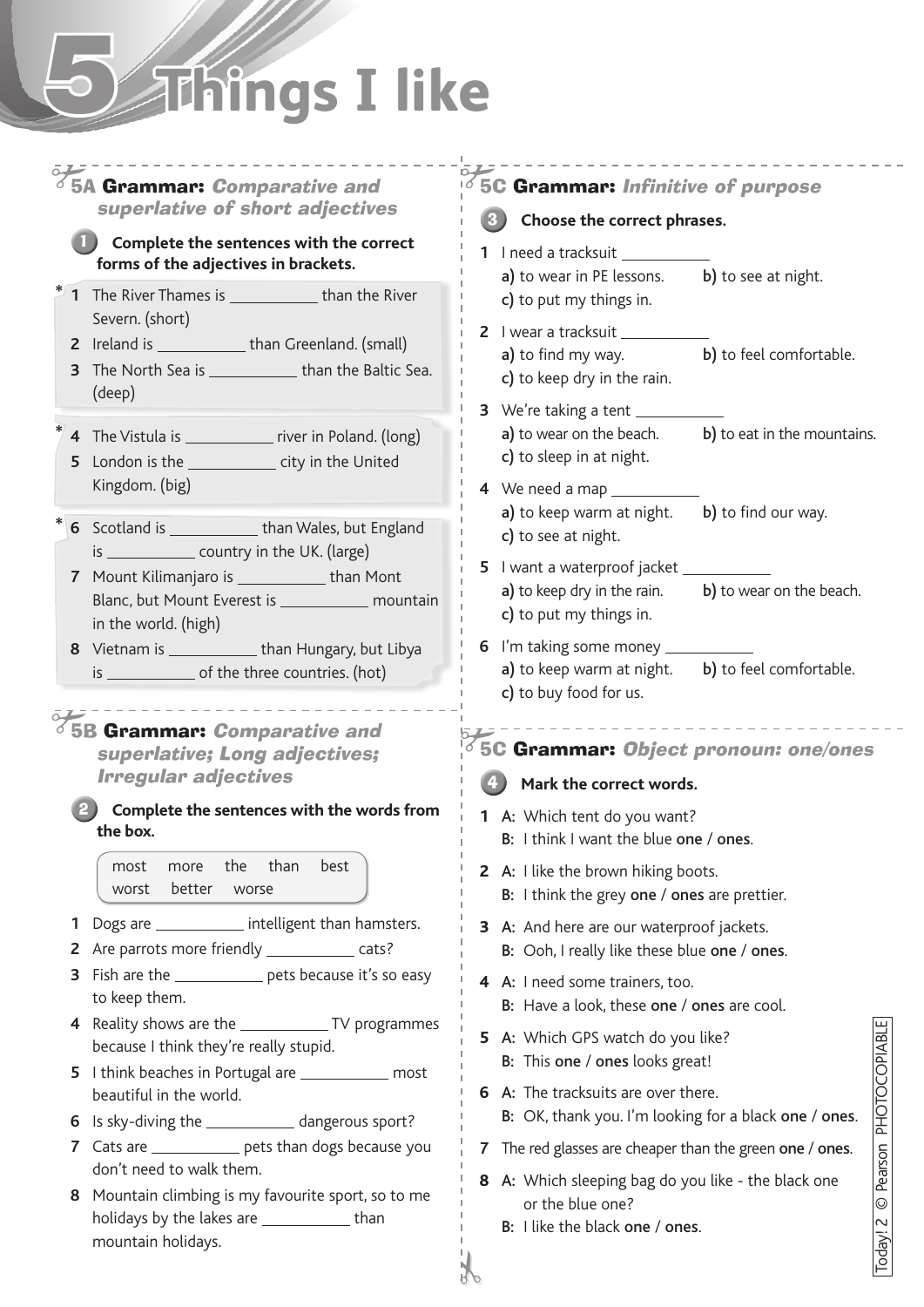# 6 **Day by day**

#### 6A Grammar: adjective  $+$  enough, too  $+$  adjective

#### **Complete the sentences with** *too* **or** *enough***.** 1

- **1** This sweatshirt is <sup>1</sup> baggy. Wear something less casual, please.
- **2** I'm sorry but your clothes aren't smart  $\frac{2}{2}$  for this occasion.
- **3** I'm not old  $\frac{3}{2}$  to wear a suit and a hat.
- **4** The shorts are <sup>4</sup> \_\_\_\_\_\_\_\_\_\_\_\_\_ casual. Wear long trousers.
- **5** This jumper isn't big <sup>5</sup>\_\_\_\_\_\_\_\_\_\_\_\_ for you. Can't you see it's <sup>6</sup>\_\_\_\_\_\_\_\_\_\_\_\_ small?
- **6** Her dress isn't stylish  $\frac{7}{2}$  for this party.
- **7** This skirt is <sup>8</sup> tight for you. Get a bigger one.

6B Grammar: have to – positive, negative, yes/no questions

#### **2** Complete the dialogues with the correct forms of *have to*. Use the symbols to make affirmative (+) **or negative (-) sentences. When the symbol is missing, make a question or a short answer.**

- **1**  $\frac{1}{2}$   $\frac{1}{2}$  (+) walk my dog three times a day. No one else can do it for me.
- **2** You 2 (-) feed the cat three times a day. You can do it twice a day.
- **3** A:  $\frac{3}{2}$   $\cdots$  you  $\frac{4}{2}$  clean your house at the weekends? **B:** No,  $1^5$   $\_\_\_\_\_\_\_\$ . A cleaning lady does it for us.
- **4** A:  $\frac{6}{3}$  she  $\frac{7}{3}$  go to university?
	- B: Yes, she  $8$  ,  $\frac{1}{2}$  , because she wants to be a doctor.
- **5** My little brother Timmy 9 (+) make his bed every day.
- **6** A:  $^{10}$  we  $^{11}$  clean all the windows today? B: Yes, we  $^{12}$  .
- **7** A:  $13$  your sister  $14$  ay the table every day? **B:** No, she  $15$  \_\_\_\_\_\_\_\_\_\_\_\_\_\_. Sometimes I do it.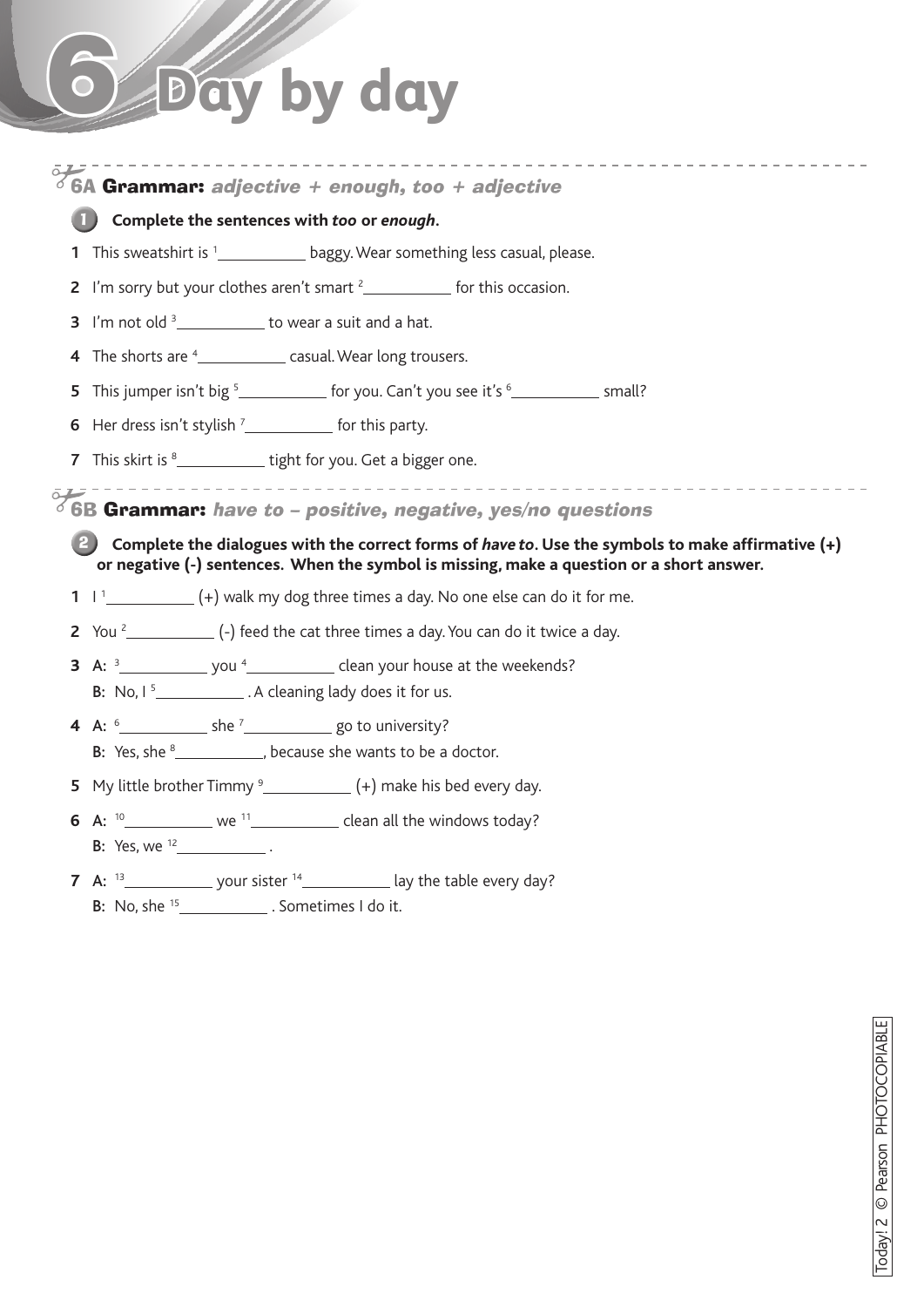### 7 **Out and about**



Today! 2 ©Pearson PHOTOCOPIABLE